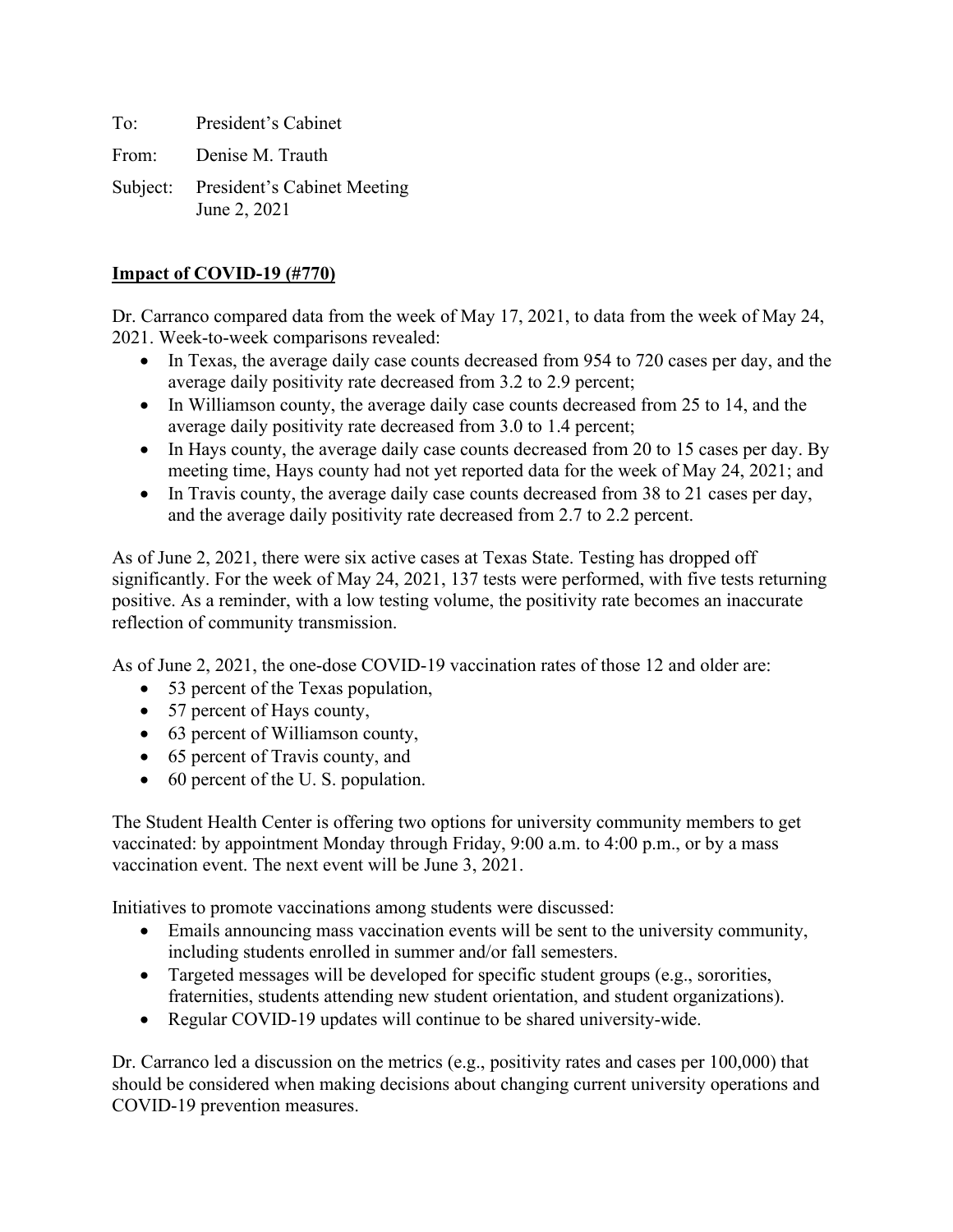COVID-19 is likely to persist for the foreseeable future. In light of this outlook, vaccination protection and boosters were discussed. Recent research studies suggest protection will last nine to 12 months, possibly longer. If the timeline is correct, then boosters may be seen in spring 2021. Data, however, are still being reviewed. Thus, at this time, it is unclear when boosters will be needed. It is an evolving situation. If a variant emerges, then the timeline for a booster may shorten.

Wearing face coverings will continue to be promoted, especially during the flu season (i.e., October-November).

## **Development Update (#588)**

Dr. Breier reviewed recent quarterly reports.

## **President's Update (#556)**

President Trauth announced that Governor Greg Abbott appointed:

- Texas State student Matthew Smith to a one-year term as student representative to the Texas Higher Education Coordinating Board.
- Texas State student Camile Settegast to a one-year term as student regent serving on The Texas State University Board of Regents.

President Trauth led a discussion on raising awareness of new initiatives on both campuses to enhance employee morale and demonstrate appreciation. Based on feedback and recommendations from Faculty Senate, Staff Council, and the Faculty and Staff Morale Work Group, a number of celebrations and initiatives around wellness, self-care, building community, and recognition for outstanding contributions are being assembled. Initiatives for faculty and staff include free membership to the Student Recreation Center during the summer, free passes to intercollegiate athletic and performing arts events, an after hours lounge, a dining plan, food tasting events, enhanced outdoor spaces, and luncheons for administrative professional staff.

## **Significant Issues (#01)**

Mr. Algoe discussed bills signed into law during the  $87<sup>th</sup>$  Texas Legislative Session. Several bills will impact institutions of higher education, but it will take time to understand their full impact. While the five percent budget cut to institutions of higher education was restored, overall funding for higher education is lower. House Bill 1927 ("Constitutional Carry") will be examined to determine whether changes will need to be made to UPPS 01.04.05, Concealed Carry of Handguns by License Holders on University Premises. House Bill 9 is another bill that will be examined and Texas State free speech information on websites, training materials, and policies and procedures will be updated accordingly. The Division of Student Affairs will take the lead in informing students of the changes.

Mr. Algoe provided an update on facility projects currently underway on both campuses.